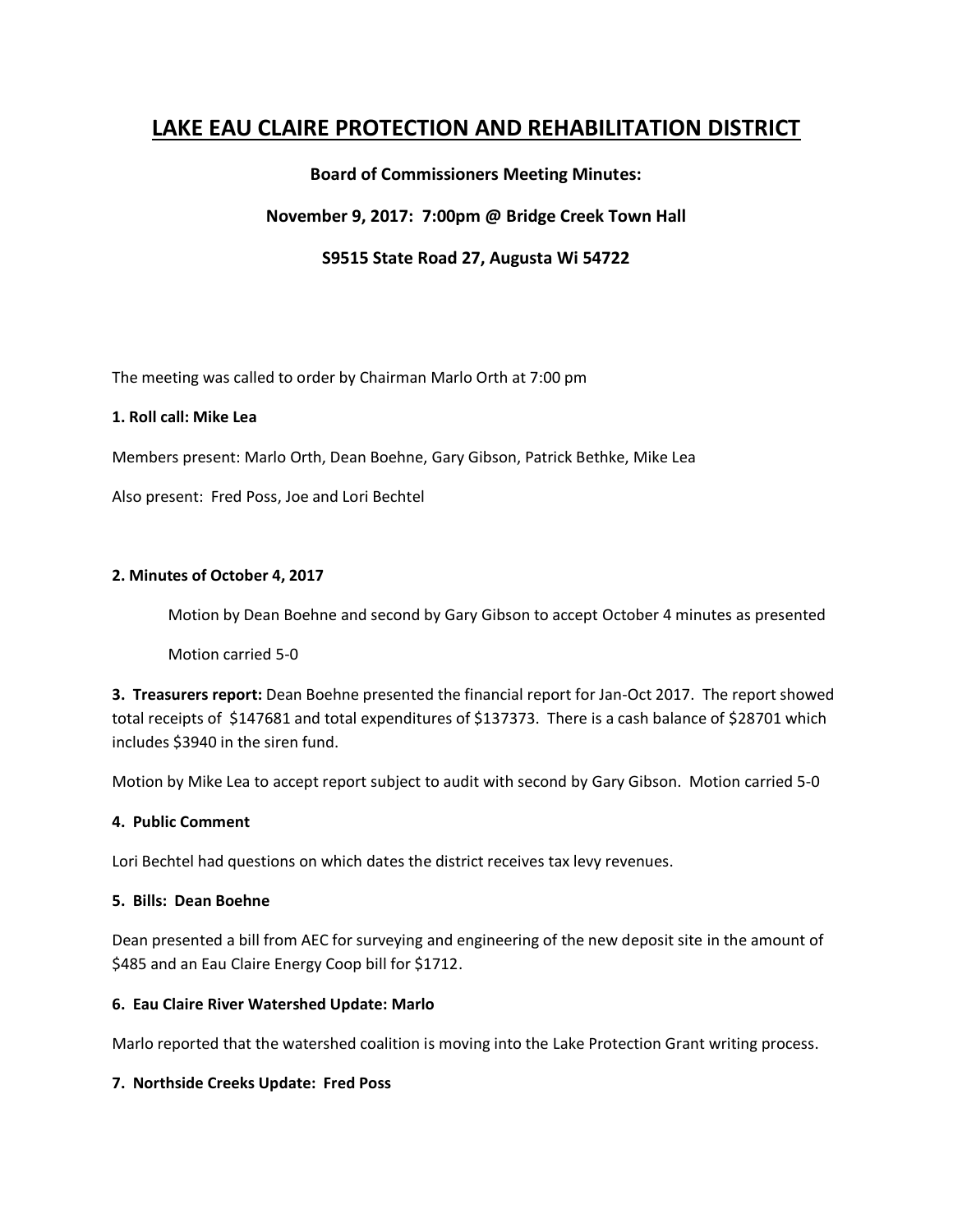Fred reported that the Hay Creek sediment trap site has been identified, Muskrat general area has been identified where Rod would like to install the sediment trap.

The Parks & Forest Department is offering to build road, pending approval of Parks & Forest Committee, with us paying for fuel and road building materials.

Dredging of Beach and Bedpost traps is scheduled for Dec.4 and trucks are being donated by Bridge Creek, Ludington, the City of Augusta, and Eau Claire County Parks and Forest Dept.

# **8. Gravel Pit Site Update: Marlo**

Marlo reported that we can use more of the space around the gravel pit deposit site than was first thought. The site can extend all the way out to the Forest Connector Rd. to the south.

## **9. New Deposit Site County Agreement : Marlo**

Our deposit site agreement with the County has been amended to included our new deposit site, which is good thru 2023.

## **10. New Deposit Site Update : Marlo Orth**

Marlo presented that the trees have been cut for the portion of the site that will be used first. They are working on the permits for the land clearing and berm construction and are hoping to do the work right after Thanksgiving.

# **11. GPT & TBWT discussion : Marlo Orth**

Marlo noted that the traps are both full and in need of emptying. This work is planned for just after the first of the year.

**12. Lake Management Plan Director report:** Rod Zika sent a written report stressing the importance of performing studies to determine the effectiveness of rehabilitation work and also the importance of dredging Hay and Muskrat Creeks. The report is attached below:



**13. Other Business:** There was discussion regarding the format for the annual meeting. The consensus was to have an informational meeting before the annual meeting for people interested in an update on lake projects followed by the annual voters meeting.